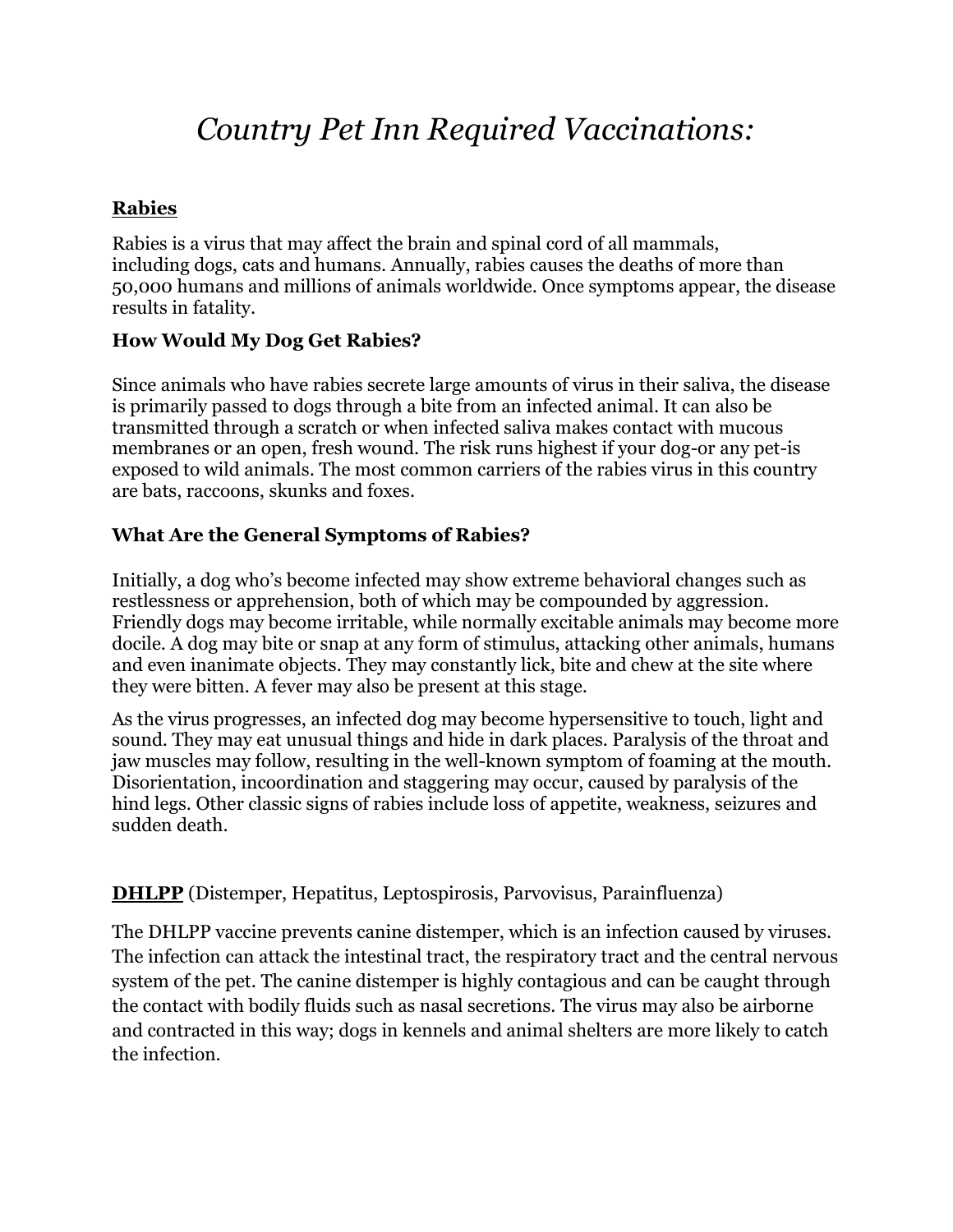The canine hepatitis is an infectious disease caused by the adenovirus type 1. The virus can be transmitted through bodily fluids. The disease can be fatal and may manifest through the hepatitis blue eye, which is the formation of a cloudy-bluish pellicle on the surface of the dog's eye. Vaccination can prevent the contraction of the disease.

Leptospirosis is a condition that may affect canines and humans alike. There are several types of leptospirosis and the DHLPP vaccine will prevent the occurrence of canicola and icterohaemorrhagiae. Other types of leptospirosis may be potentially dangerous for the dog, even if he receives the DHLPP vaccine. The infection manifests through elevated fever, chronic vomiting, diarrhea and dehydration. Some canines may be allergic to the DHLPP due to the leptospirosis antibodies.

The parvovirus causes a condition that affects the gastrointestinal tract and will affect most often puppies. The virus may be deadly, especially in immunocompromised pets or puppies that don't have a fully developed immune system. The presence of the virus will cause diarrhea, vomiting and weight loss. The parvo can be transmitted through feces or direct contact with a contaminated area.

Parainfluenza is not a deadly disease, but it may cause a lot of discomfort and is a contagious condition. Parainflueza manifests through dry coughing and breathing problems. The condition will go away without treatment. However, it's best if vaccines are administered to protect the dog.

# **Bordetella** (a.k.a kennel cough)

Kennel cough is a highly contagious respiratory disease among dogs. As the name suggests, it is typified by inflammation of the *trachea* and bronchi. This disease is found throughout the world and is known to infect a high percentage of dogs at least once during their lifetime. It is also sometimes referred to as bordetellosis.

### **Symptoms**

A persistent cough is the most common symptom. Sneezing and watery nasal discharge may also be present. In mild cases, dogs are often active and eating normally. In severe cases, symptoms progress and can include [pneumonia,](http://www.petmd.com/dog/conditions/respiratory/c_multi_pneumonia_bacterial) *inappetence*, [fever,](http://www.petmd.com/dog/conditions/immune/c_dg_fever) *lethargy* and even death. Dogs often develop clinical signs associated with kennel cough 3-4 days after exposure to a large number of other dogs (e.g., at a boarding facility or show).

# **Diagnosis**

The diagnosis of this disease is largely based upon the type of symptoms that are present and a dog's history with regards to exposure to other dogs. You will need to give a thorough history of your dog's health and onset of clinical signs. Your veterinarian may